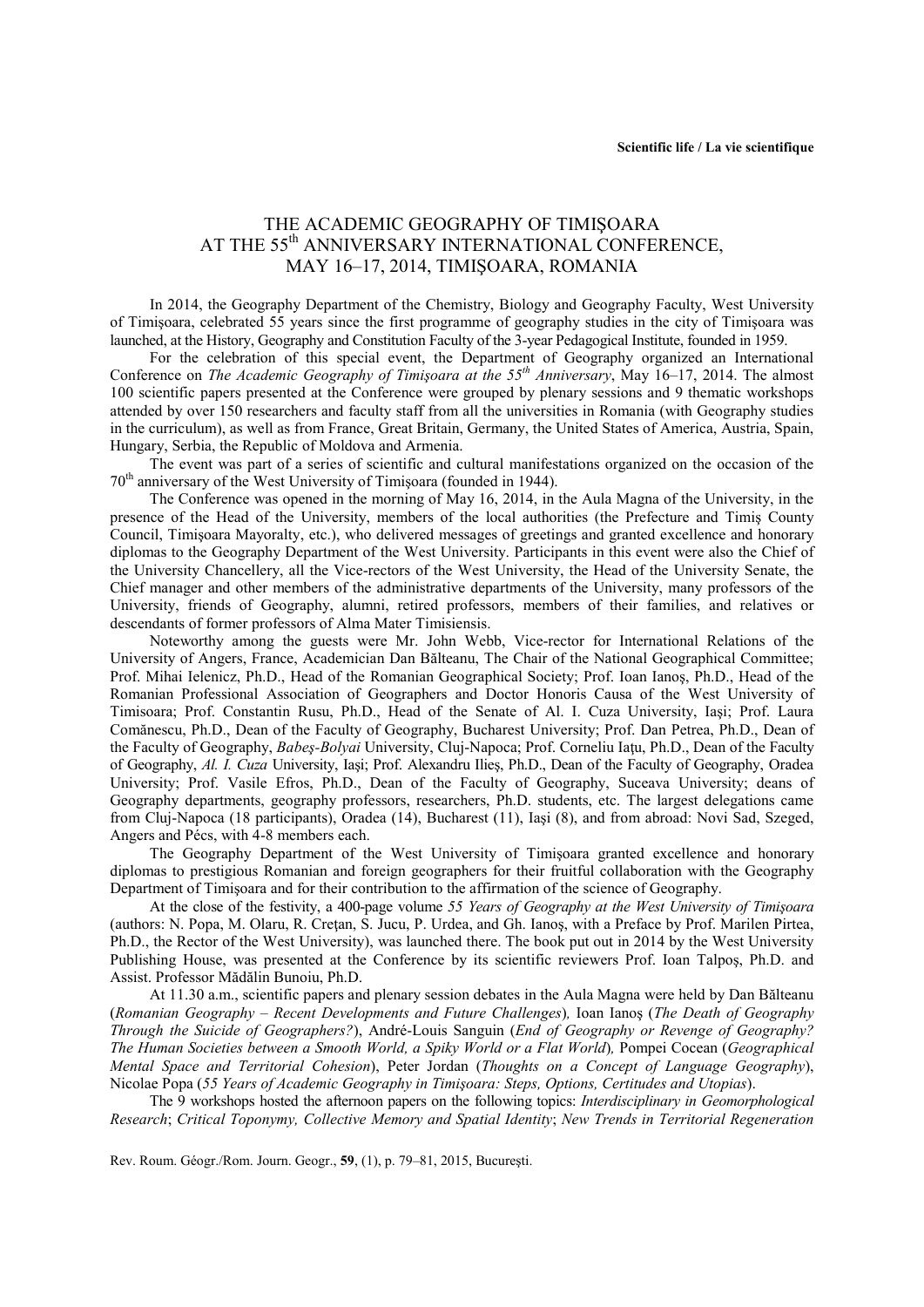*Strategies – between Spatial Justice and Economic Reason. Local Answers to the Consequences of Globalisation*; *Is Tourism a Viable Solution for Local and Regional Sustainable Development?*; *Human Society between Pollution, Natural or Anthropogenic Hazards and Associated Risks*; *The Dialogue between the Demographic System and the Economic System: Influences, Similarities, Challenges*; *Sustainable Cities*; *Political Territories, Territorial Policies, Limits: More Competitiveness, or Cohesion in the Sustainable Development of the European Space?*; *New Geographies and the Romanian Geographic Curriculum: Reconsideration of the Place and Role of Geography in the Romanian Educational System*.

The second day of the Conference, May 17, was devoted to field trips, traditional in any geographical scientific event. One of the field trips, organized in the Romanian–Serbian cross-border area on the Timişoara– Vrsac–Belgrade and return route, benefitted from the scientific collaboration of the colleagues from the Geography Faculty of Belgrade University. The second field trip, including the Timiş–Cerna tectonic corridor, the Iron Gate and the Danube Gorges, highlighted the geographical complexity of the Romanian Banat.

Several exhibitions, revealing the traditions, contributions and potential of the Geography of Timişoara were also organized on the occasion of this Conference: a profile book exhibition, including major publications after 1990 by the Geography Department members, an exhibition of books and documents from the first period of Geography teaching in Timisoara (1959–1979), an exhibition of maps drawn by  $1<sup>st</sup>$ -year students of the GIS Masters Program, a minerals and crystals collection of the Geography Department in collaboration with Professors Ion Cotăescu and Mădălin Bunoiu from the Faculty of Physics of the West University of Timişoara, and an exhibition of photographs from Patagonia by geologist Tiberiu Stoia. All these contributed to promoting an image of diversity and unity representative for the Geography Department of the West University of Timişoara.

We consider that the varied range of activities, the quality of scientific papers and debates, as well as the number of participants in this Conference proved the interdisciplinary openness of the Geography Department of the West University of Timişoara, the scientific expertise of its members, creating favourable premises for its future evolution, for the Geography of Timişoara being representative in Romania and abroad. What made the Conference a success is mainly participation in its proceedings. The important number of participants in the debates granted it the academic scope and breadth we had hoped for. Therefore, we wish to express our gratitude to you and expect to have you again in Timişoara at the next editions of the Conference.

*Nicolae Popa* 

## 110 ANS D'ENSEIGNEMENT GÉOGRAPHIQUE À L'UNIVERSITÉ *ALEXANDRU IOAN CUZA* DE IAŞI ET LA XXXIV<sup>e</sup>ÉDITION DU COLLOQUE INTERNATIONAL GÉOGRAPHIQUE *DIMITRIE CANTEMIR*, 17–19 OCTOBRE 2014, IAŞI, ROUMANIE

Dans un automne riche de tous les points de vue, la célébration de 110 ans d'enseignement géographique à l'Université «Alexandru Ioan Cuza» de Iaşi pendant le déroulement du Colloque géographique international Dimitrie Cantemir est venue comme un fruit mur et plein d'aromes. En 1904, Ştefan D. Popescu initiait la première Chaire de Géographie, fait qui a été précédé par plusieurs essais d'introduire la géographie dans l'Université pendant la deuxième partie du XX<sup>e</sup> siècle. Depuis 1904, la géographie a connu une histoire riche avec les empreintes de plusieurs personnalités géographiques: Ion Simionescu, Mihai David, Gheorghe Năstase, George Vâlsan, Scarlat Panaitescu, Neculai N. Lupu, Victor Tufescu, Ioan Şandru, Constantin Martiniuc, Ion Sîrcu, Vasile Băcăuanu, Victor Sficlea, Mihai Apăvăloaiei, Neculai Barbu, Ion Bojoi, Ioan Hârjoabă, Gheorghe Lupaşcu etc.

Le 17 octobre 2014 **–** L'ouverture du Colloque a eu lieu dans l'Aula Mihai Eminescu de l'Université «Alexandru Ioan Cuza». Pendant deux heures se sont déroulées plusieurs activités: le mot de bienvenu de la part des représentants du Rectorat et de la Faculté de Géographie et Géologie; la remise de médailles anniversaires (110 ans d'enseignement géographique à l'Université Alexandru Ioan Cuza de Iaşi) et des diplômes d'excellence aux personnalités géographiques internationales et nationales. Les représentants des principales facultés de